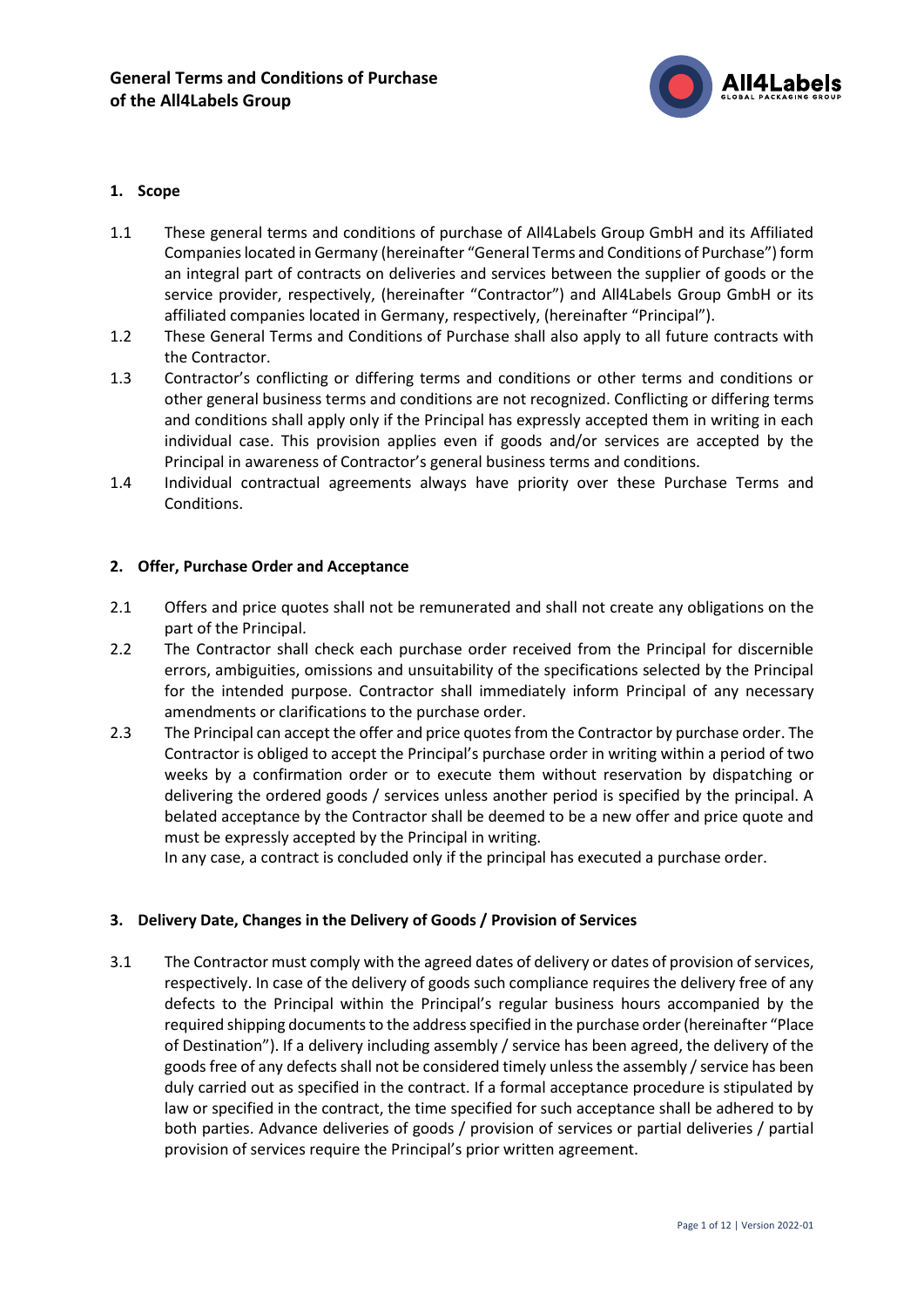

- 3.2 If the Contractor recognizes that it will not be able to fulfill its contractual obligations either in full or in part, or not within the stipulated timeframe, it must notify this to the Principal in writing forthwith. The notice must state both the reason(s) for the delay and the predicted delay in delivery time. Any acceptance by the Principal of a delayed or partial delivery of goods / provision of services shall by no means constitute a waiver of any rights or claims of the Principal due to late or partial delivery of goods / provision of services.
- 3.3 Any changes to the goods to be delivered or services to be provided require the prior written consent of the Principal.
- 3.4 The Contractor shall request the documents required for the execution of the contract from the Principal in due time and check them for completeness and conformity immediately upon receipt. The Contractor shall inform the Principal in writing without delay of any inconsistencies that are apparent to the Contractor.

## **4. Sustainability**

- 4.1 The Principal conducts its business in accordance with the Principle of sustainable development and adheres to internationally recognized fundamental standards for occupational health and safety, environmental protection, labor, and human rights as well as responsible corporate governance (hereinafter "ESG Standards"), including but not limited to the international environmental management standard ISO 14001 and the international energy management standard ISO 50001. The Principal expects the Contractor to adhere to the ESG Standards. Furthermore, the Principal calls upon the Contractor to ensure that all its subcontractors of any tier adhere to the ESG Standards likewise. The Principal shall have the right to check adherence to the ESG Standards on the part of the Contractor, either itself or through third parties that it commissions, with prior notice.
- 4.2 While performing the contract, the Contractor must adhere to the Principal's occupational health and safety and environ-mental protection requirements specified in the contract. Furthermore the Contractor is obliged to comply with the respective Site Rules of the Principal.

# **5. Quality**

The Contractor shall carry out and maintain effective quality assurance and, if requested, demonstrate this to the Principal. To this end, the Contractor shall use a quality assurance system with elements as per ISO 9000 ff. or a similar system of equivalent standard. The Principal shall have the right to inspect the Contractor's quality assurance system with prior notice, either itself or through third parties commissioned by the Principal.

#### **6. Use of Subcontractors**

Third parties (in particular any subcontractors) may only be engaged or replaced by the Contractor to perform the contract with the Principal's prior written consent. The Principal will not refuse its consent without cause. If the Contractor intends to use subcontractors to perform the contract from the outset, the Contractor must inform the Principal of this when submitting its offer.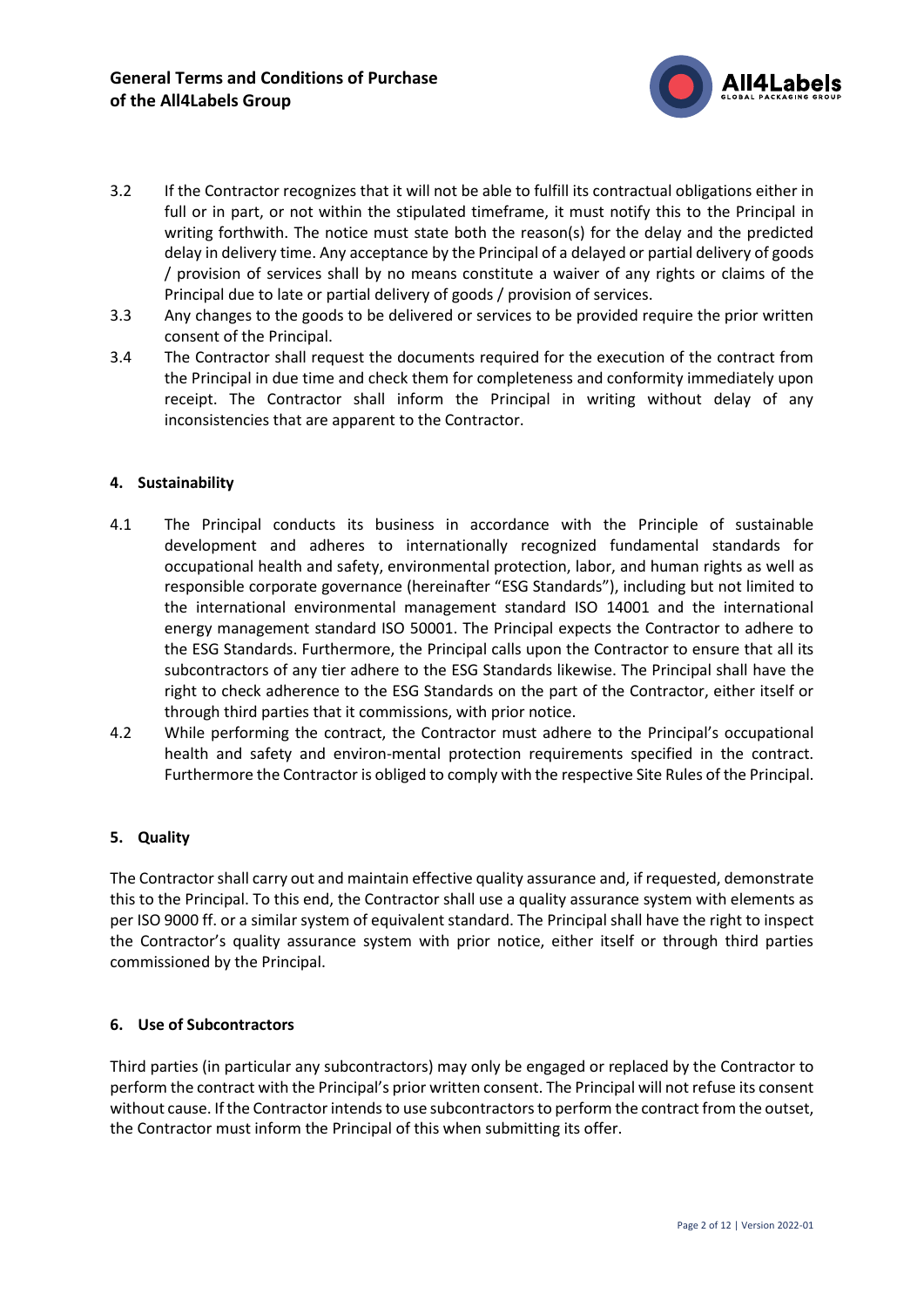

### **7. No transfer of Employees, Minimum Wage**

- 7.1 The Principal does not have supervisory authority over Contractor's employees. Contractor must ensure that no persons employed by it in the performance of the goods / service are integrated into Principal's operation. The above requirement applies in particular if persons employed by the Contractor perform the goods / services in the Principal's offices or on its property.
- 7.2 The Contractor bears sole responsibility for the contractual, statutory, official and professional obligations toward the persons employed by it for the performance of the goods / service. The Contractor must hold the Principal completely harmless from claims that may be brought against the Principal resulting from infringement of the above obligations. This hold harmless obligation applies in particular to obligations for wage and/or salary payments and/or all other payment obligations that result from employment or service relationships (such as for Social Security contributions). It also applies for any and all claims arising from the hiring-out of employees.
- 7.3 The Contractor must notify the Principal as soon as it becomes apparent that pseudo selfemployment of the Contractor by the Principal could be assumed or that the performance of the goods / service by the Contractor might be qualified as subcontracted labor.
- 7.4 The Contractor must ensure compliance with the respective applicable statutory provisions concerning the minimum wage. The above requirement applies in particular to statutory documentation obligations. The Contractor shall also assume the Principal's documentation obligations under the Minimum Wage Act with regard to the Contractor goods/ services performed for the Principal. The above requirement also applies if and to the extent that the Contractor engages a subcontractor for these goods / services. In the event of a violation of the Minimum Wage Act by the Contractor or its subcontractors, the Contractor must immediately so notify the Principal in writing. The Contractor shall hold the Principal harmless from any claims in connection with the minimum wage.
- 7.5 Illegal employment of all kinds is prohibited.

#### **8. Delivery, Shipping, Packaging, Passing of Risk, Transfer of Title**

- 8.1 Unless agreed otherwise, the delivery of goods shall be made "DAP to the Place of Destination (Incoterms 2020)". Unless agreed otherwise, the delivery shall be accompanied by two copies of the delivery note, the packing list, cleaning and inspection certificates according to the agreed specifications and all other necessary documents. If known, the following details must be given in all shipping documents and – for packaged goods – on the outer packaging too: purchase order number, gross and net weight, number of packages and type of packaging (disposable / reusable), completion date as well as Place of Destination (un-loading point) and consignee. For projects, the complete job number and assembly building must be given as well.
- 8.2 For third country deliveries (imports), Principal shall become importer of record and Contractor shall support him with all documents and information necessary to complete and lodge a true import declaration to authorities responsible for customs, as re-quired in the customs legislation of the country of import.
- 8.3 The Contractor shall notify the Principal in writing about the percentage of US controlled content.
- 8.4 The Contractor shall uphold the Principal's interests during the delivery. Goods must be packed with packaging materials approved for the Place of Destination as so to avoid damage during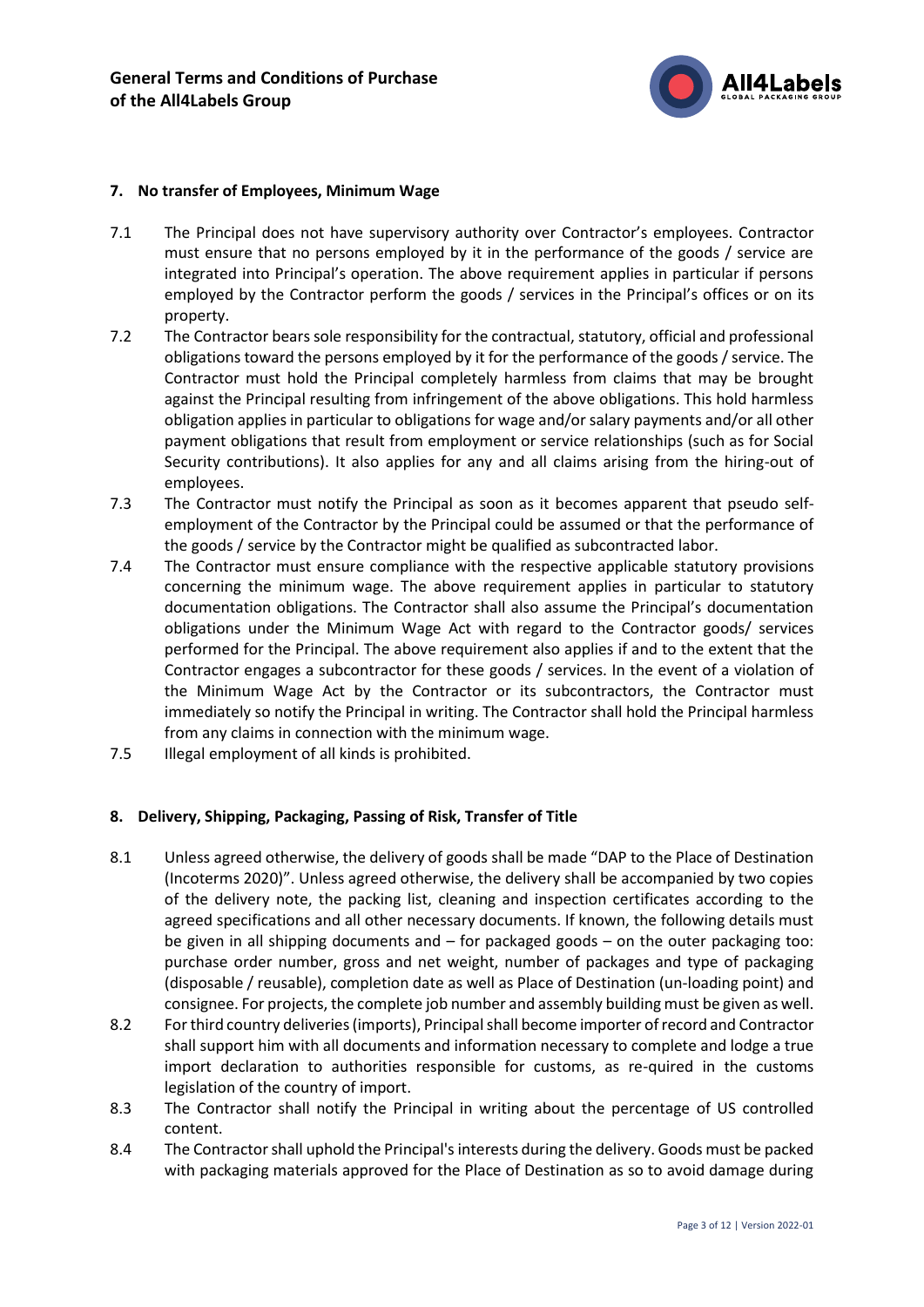

transport. The Contractor is liable as per the statutory provisions for any damage incurred due to improper packaging.

- 8.5 For domestic deliveries, upon the Principal's request the Contractor shall collect any accumulated outer packaging, transport and sales packaging from the Place of Destination following delivery and dispose of it or having this done by a third party.
- 8.6 The Contractor shall package, label and ship hazardous products according to the applicable national and international laws and regulations. As far as it is applicable the Contractor complies with all obligations for suppliers (pursuant to Article 3 (32) Regulation (EC) No. 1907/2006/EC (hereinafter "REACH")) under REACH with respect to the delivery of goods. The Contractor shall in particular provide the principal with a safety data sheet according to Article 31 REACH in the national language of the recipient country in all cases stipulated in Article 31 (1) to (3) REACH. As far as the Reach Regulations are not applicable the Contractor shall comply with similar international standards.
- 8.7 Up until the arrival of the goods specified in the contract with the documents mentioned in clauses 8.1 and 8.2 at the Place of Destination, the Contractor shall bear the risk of loss or damage. If the parties have agreed a delivery inclusive of assembly / ser-vice, the risk of loss or damage shall pass to the Principal after the assembly / service has been duly completed in accordance with the contract and following the handover of the goods.
- 8.8 If a formal acceptance is stipulated by law or by the contract, the passing of risk shall take place upon acceptance by the Principal. If formal acceptance is agreed, the risk of loss shall not pass from the Contractor to the Principal before a successful acceptance has been confirmed by the Principal in the acceptance certificate. Payment of invoice balances shall not replace a for-mal acceptance.
- 8.9 Transfer of title and ownership shall pass to Principal as per the statutory provisions.

# **9. Retention of title**

- 9.1 Title to goods must be transferred to the Principal without restrictions and without regard to payment of the price.
- 9.2 If the Contractor offers to transfer the title conditional on payment of the price, the Contractor's reservation of title expires not later than payment of the price for the goods delivered. The Principal remains authorized, even before payment of the price to resell the goods in the ordinary course of business, including the advance assignment of the claim resulting from resale; alternatively the simple retention of title extended to the resale applies. However all other forms of retention of title are excluded. The above applies in particular for expanded and forwarded retention of title and retention for title extended to include reprocessing.

#### **10. Origin and Status of Goods**

- 10.1 The Contractor declares the non-preferential origin of goods (country of origin) in commercial documents. In addition, the Contractor provides an A.TR movement certificate, if applicable. Upon the Principal's request he will provide a proof / certificate of origin specifying the origin of the goods.
- 10.2 The goods must comply with the regulations for the preferential origin of goods as per the bilateral or multilateral agreements or the unilateral regulations for the origin of goods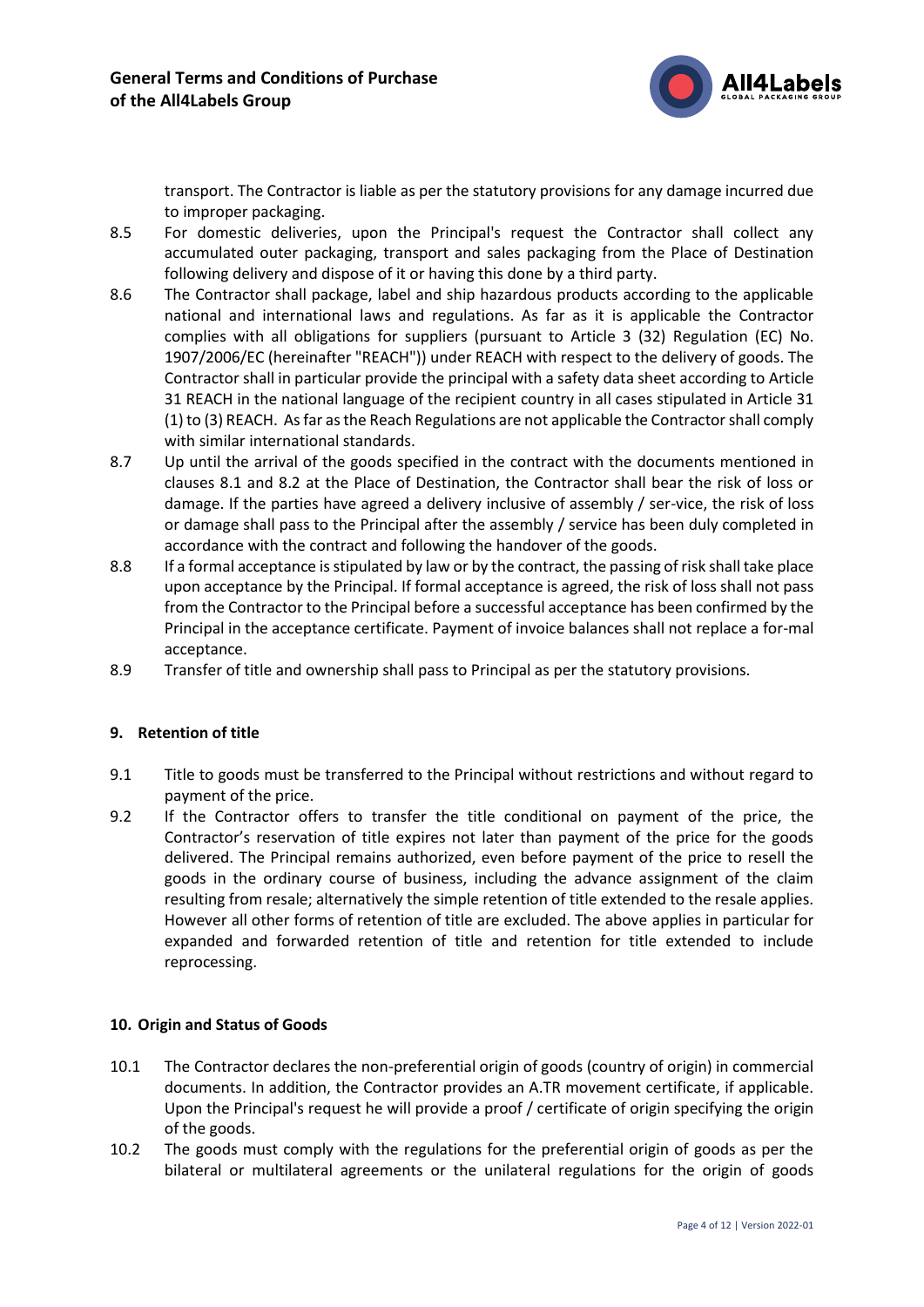

pursuant to the Generalized Systems of Preferences (GSP), insofar as the delivery is within the scope of preferential trade.

#### **11. Condition of the Delivery / Service, Complaints, Rights in the Event of Defects**

- 11.1 **T**he Contractor is responsible for delivering goods and services free of defects, in particular (but not limited to) compliance with the agreed specification of goods and services, functionality, use and quality characteristics and, additionally, for ensuring that guaranteed properties and features are present. In addition, the Contractor guarantees that goods and services meet the current technical standards and – if applicable – the generally recognized standards in plant safety, occupational medicine and hygiene; are delivered by qualified personnel and are in line with all pertinent legal regulations at the Place of Destination. If machines, equipment or plants constitute delivery items, they shall meet the special safety requirements applicable to machinery, equipment and plants at the time of contract fulfillment, and shall be CE marked. Any deviation therefrom has to be pre-approved by the principal in writing.
- 11.2 The Contractor shall ensure that all materials contained in the goods have effectively been preregistered, registered (or exempt from the obligation to register) and – if relevant – authorized in accordance with the applicable requirements of REACH for the uses disclosed by the Principal. If the goods classified as an article according to Article 7 REACH the preceding sentence shall also apply to substances released from such goods. As far as the Reach Regulations are not applicable the Contractor shall comply with similar international standards.
- 11.3 The Contractor shall forthwith notify the Principal if a component of the product contains a substance in a concentration exceeding 0.1 mass percent (W/W) if this substance fulfills the criteria of article 57 and 59 REACH (so-called substances of very high concern). This also applies to packaging products. As far as the Reach Regulations are not applicable the Contractor shall comply with similar international standards.
- 11.4 Where the commercial inspection and notification obligation legally applies, the Principal shall notify any obvious defects to the Contractor within fourteen (14) days following delivery of the goods. Any defects that only become apparent at a later point in time must be notified by the principal within fourteen (14) days following their discovery.
- 11.5 If an acceptance by the Principal is legally stipulated or contractually agreed, the Principal can refuse to declare the acceptance and withhold any installment payment associated with the acceptance if the goods or services are not provided in full or are defective. This also applies in the case of an agreed acceptance date or a deadline for acceptance set for the Principal by the Contractor.
- 11.6 In the event of any defects, the Principal has the right to demand rectification of such defects according to applicable law. The mode of rectification shall be at the Principal's discretion. The rectification location shall at Principal's option be either the Place of Destination or the place of acceptance, if acceptance is legally required or contractually agreed, or another delivery location for the goods if this was known to the Contractor when the contract was concluded. The Contractor shall bear the cost of rectification within the framework of the statutory provisions and must execute rectification in all respects in accordance with the Principal's instructions and requirements. If (i) rectification does not take place within an appropriate period of time, (ii) rectification has failed, or (iii) it is not necessary to fix a grace period for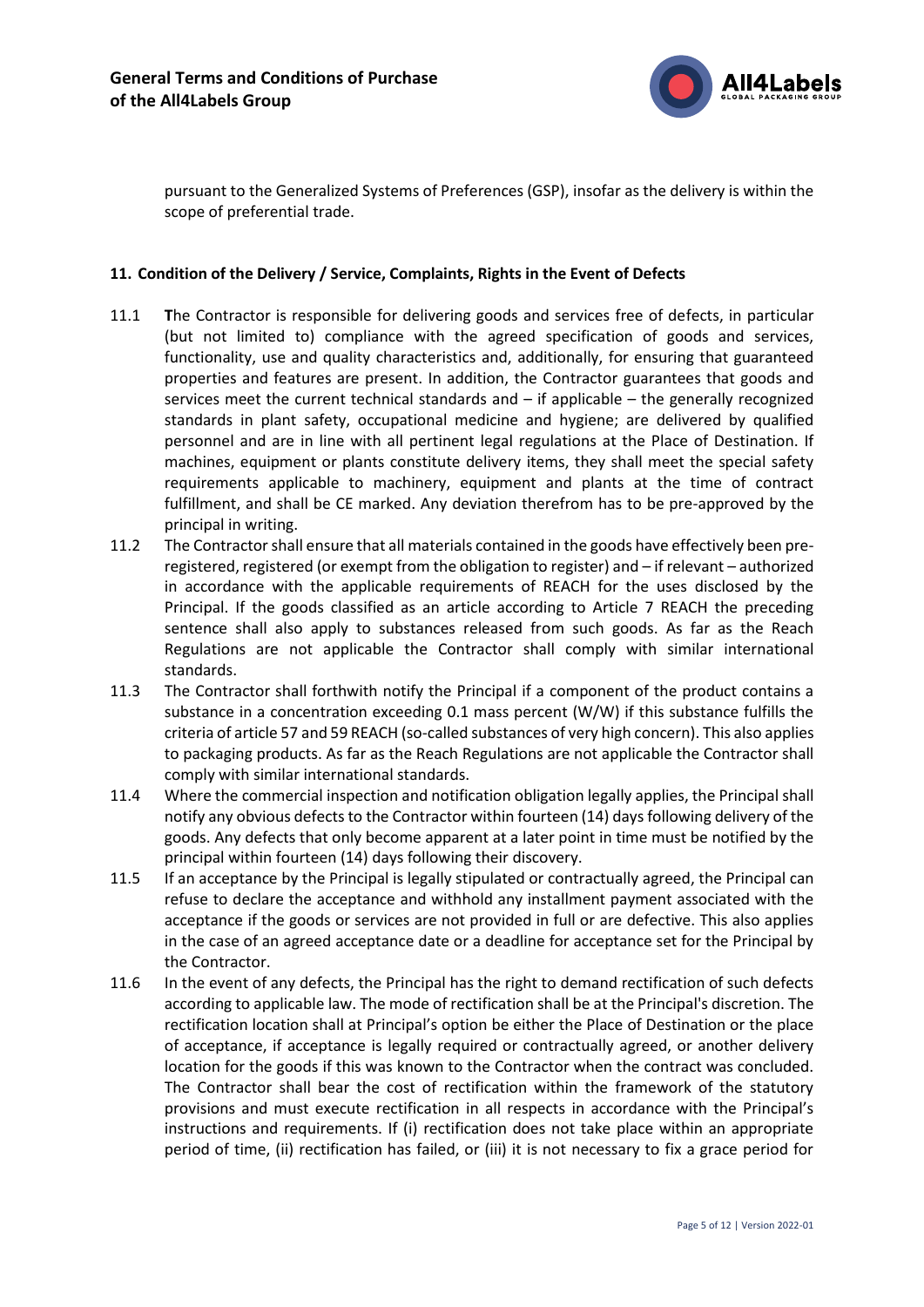

rectification, the Principal shall be entitled to claim further legal rights in the event of defects, including (but not limited to) to reduce the price.

- 11.7 If rectification does not take place within an appropriate period of time, if it has failed, or if it is not necessary to fix a grace period for rectification, the principal has the right, in addition to the rights named in Clause 11.6, to remedy the defects itself at the cost and liability of the Contractor or allow this work to be undertaken by third parties. The Principal is in this case entitled to demand compensation from the Contractor for the required measures. A grace period for rectification is particularly unnecessary if there is a danger of unreasonably high damages and the Contractor cannot be reached. In addition, the applicable law shall apply. Any additional rights of the principal concerning the Contractor's statutory liability for defects or under any guarantees shall remain unaffected.
- 11.8 Claims under warranty regarding delivery of goods and services shall become time-barred thirty-six (36) months after the passing of risk unless a longer expiration period is prescribed by law. Claims under warranty regarding construction work shall become time barred five (5) years after acceptance unless a longer expiration period is prescribed by law. The Principal shall not be deemed to have waived any of its rights to make claims under warranty in the absence of an express written waiver.

#### **12. Infringing Property Rights**

It is the Contractor's responsibility to ensure that the delivery of the goods and / or provision of the services by the Contractor and the use thereof by the Principal pursuant to the contract will not infringe any patent laws, copyright or other proprietary rights of third parties. Notwithstanding other legal claims, the Contractor shall indemnify the Principal from any third party claims for which the Principal may be held liable as a result of the infringement of any of the aforementioned property rights if these are based on a culpable violation of obligations by the Contractor. In this case, the Contractor shall bear the cost of any licensing fees, expenses and fees incurred by the Principal in preventing and / or rectifying any infringements of property rights.

#### **13. Contract Penalty**

- 13.1 In the event the Contractor is in default of delivery, the Principal can demand a contractual penalty of 1% of the net price of the delayed goods / services per completed calendar week, but not more than 5% of the net price of the delayed goods / services in total. The Principal shall be entitled to demand the contractual penalty in addition to performance and as a minimum amount of compensation for the damage owed by the Contractor pursuant to the statutory provisions; the right to assert claims for further damage remains unaffected.
- 13.2 If the contract penalty is incurred, the Principal is entitled to claim such penalty until the final payment is due without requiring a reservation.

#### **14. Liability, Insurance**

14.1 Unless otherwise established in these General Terms and Conditions of Purchase, the Contractor shall be liable as per the statutory provisions.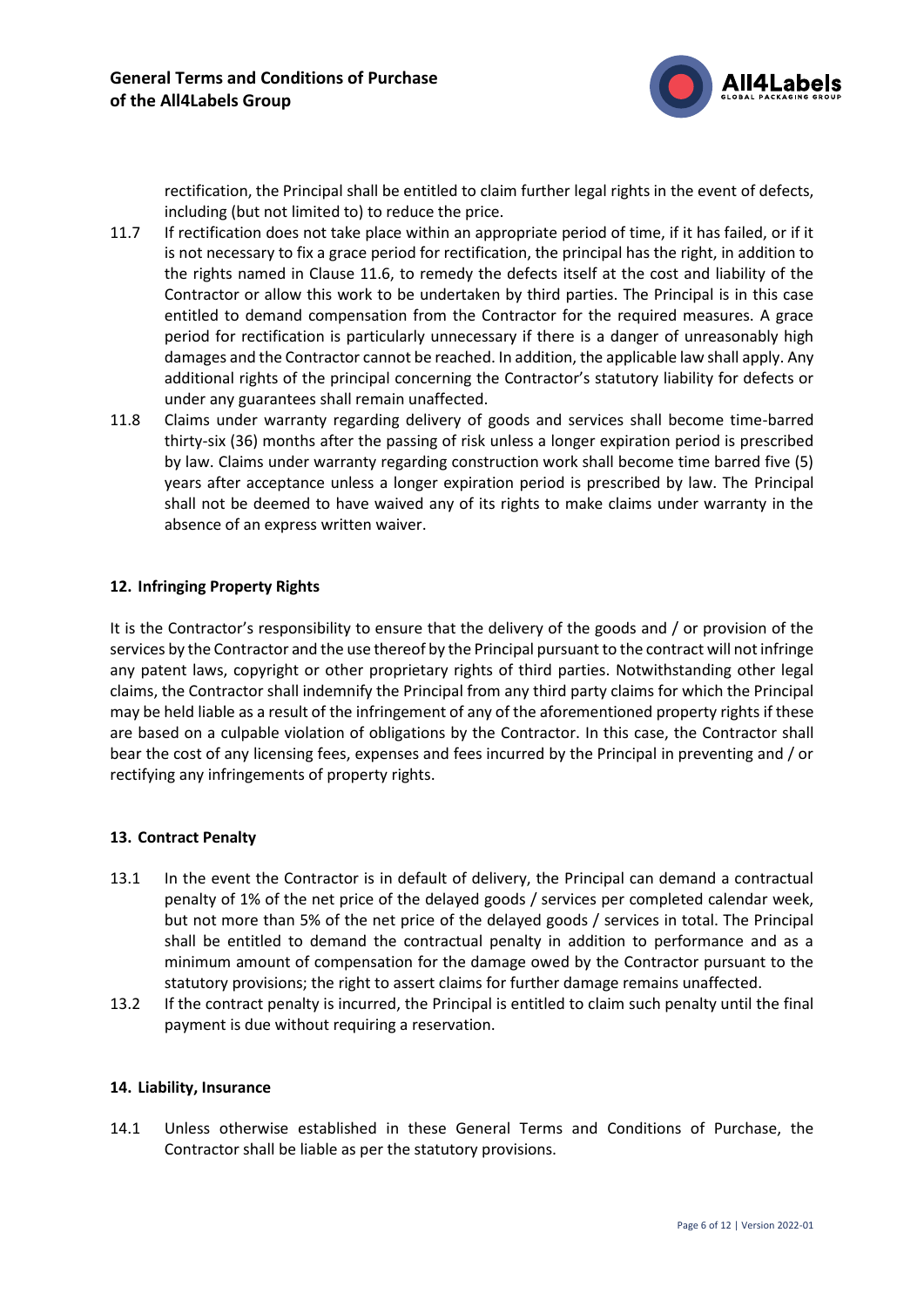

- 14.2 The Contractor shall maintain at its own expense (i) sufficient liability insurance for damage for which it or its subcontractors or agents for which it is vicariously liable are responsible (ii) sufficient product liability insurance and (iii) sufficient transportation insurance. Evidence of the amount of insurance coverage for each occurrence of damage shall be provided to the Principal upon request. The Contractor's contractual and legal liability remains unaffected by the extent and amount of its insurance coverage.
- 14.3 If a claim for compensation for damage is asserted against the Principal by third parties due to a product defect of the goods / service delivered by the Contractor, the Contractor shall indemnify the Principal at the first request from all claims of third parties, including the necessary costs for preparing a defence against such claims, if the Contractor has given cause for the claim within its scope of control and organisation.
- 14.4 If the Principal has to carry out a product recall on account of a damage event as defined in the previous sub-section, or if the Principal incurs other expenses associated with a claim of a third party, the Contractor shall be obliged to reimburse the Principal for all the requisite expenses within the scope of its indemnification obligation which result from or are connected with a claim of a third party, including any product recall carried out by the Principal. As far as this is possible and reasonable in terms of time, the Principal shall inform the Contractor about the content and scope of the product recall and give the Contractor the opportunity to remedy the situation. Any further legal claims shall not be affected by this.

#### **15. Invoicing, Payment**

- 15.1 The agreed prices are net of any applicable value-added tax. Invoices are to be issued for deliveries made and services provided. These invoices shall comply with the relevant statutory invoicing requirements according to the national value-added tax legislations to which the deliveries / services being invoiced are subject. If self-billing (evaluated receipt settlement) is agreed, the Contractor must transfer to the Principal all data required as per the applicable value-added tax legislation specified in advance.
- 15.2 The Contractor must provide a separate, auditable invoice for each purchase order, which must include all of the legally re-quired information under the respective law The invoice must include the principal's full order number and, if applicable, the Contractor's delivery note number. Certificates of work completed and any other records are to be submitted with the invoice. Invoices must correspond to the information in the purchase order in respect of the goods described, price, quantity, the order of the items and item numbers. Invoices are to be sent to the billing address or via email specified by the principal in the purchase order.
- 15.3 The Principal shall only make installment payments when these are contractually agreed and the prerequisites for the payment becoming due have been met and unless the Contractor provides the Principal with the corresponding collateral. The collateral is to be provided by means of a guarantee or an absolute guarantee issued by a financial institution / insurance company, whose registered office is located in the European Union.
- 15.4 Unless agreed otherwise, the payment period shall commence as soon as an invoice that meets the applicable value-added tax requirements has been received at the billing address. In the case of self-billing, the payment period commences the day the credit memo is issued.
- 15.5 Unless agreed otherwise in writing, the Principal shall pay the invoices as follows:
	- 90 Calendar Days net
	- 30 Calendar Days with a 3% discount on the net amount of the invoice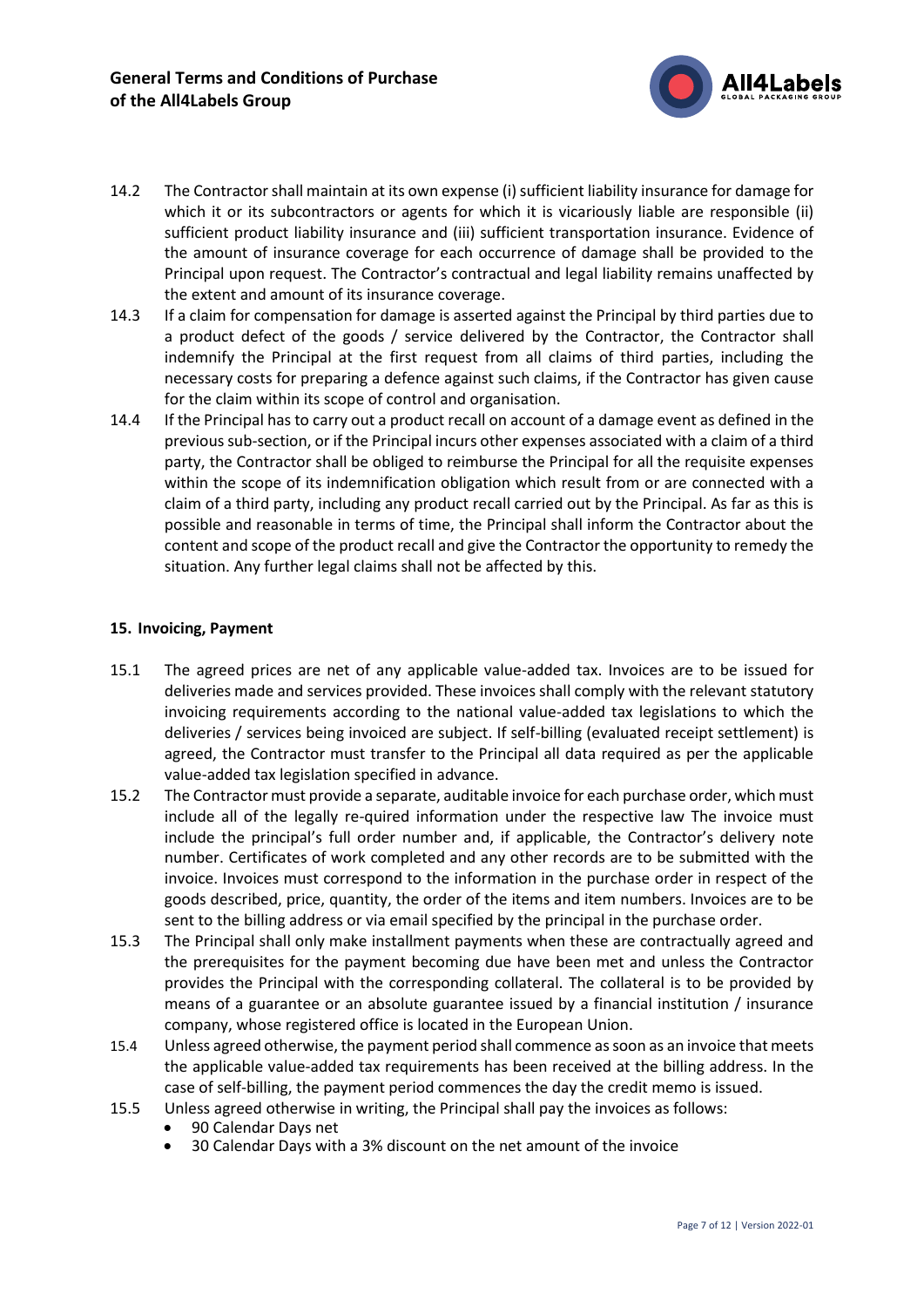

Payment will be made subject to determination of contractual compliance and completeness for the delivery / service provided.

- 15.6 In the event of a default in payment, the statutory provisions shall apply, whereby, in variance hereof, a written reminder from the Contractor in writing shall be required before the default occurs. Default interest on payments owed by the Principal shall amount to 2% points above the base interest rate, unless the Principal can prove a lower loss.
- 15.7 Payments by the Principal shall not represent an acceptance of the conditions and prices stated in the invoice and shall not constitute a waiver of the principal's rights with regard to deliveries made / services provided that differed from those as agreed upon, the principal's rights to inspection, and the right to find fault with an invoice due to other reasons.

#### **16. Assignment of Contract, Transfer, Change of Company Name, Offsetting, Retention**

- 16.1 The Contractor may assign the rights and obligations under the contract with the Principal to third parties only with the prior written consent of the Principal.
- 16.2 The Contractor is required to notify the Principal forthwith in writing of any assignment of the contract by virtue of law and of any change of its trade name.
- 16.3 The Principal may assign the rights and obligations under the contract with the Contractor to any affiliated company pursuant to section 15 of the German Stock Corporation Act at any time without the Contractor's prior agreement, provided that the execution of the contract is not endangered thereby.
- 16.4 The Contractor shall only be entitled to offset against reciprocal claims arising from this contractual relationship, and against undisputed claims or claims substantiated by court judgement. The Contractor is only entitled to a right of retention if the claim, due to which the right of retention shall be deemed valid, has its origins in the same contractual relationship.

# **17. Termination, Rescission**

- 17.1 The Principal's right to ordinary termination of the contract with notice or to rescission from the contract shall follow statutory provisions, unless set forth otherwise in the individual contract.
- 17.2 Each contracting party is entitled to terminate the agreement for good cause, provided the respective statutory requirements for this are met. A good cause for termination by the principal is given in particular if:
	- the Contractor commits a breach of duty, which is not remedied within a reasonable period of time defined by the Principal and following a termination warning or a fruitless warning and therefore, taking into account all circumstances of the individual case and weighing the mutual interests, the continuation of the contractual relationship cannot reasonably be expected from the terminating party, or
	- the relationship of trust is significantly and lastingly disrupted due to circumstances occurring after conclusion of the contract, e.g. due to a violation of criminal laws or due to commission of administrative offences in the course of the performance of the contract by the Contractor or by third parties employed by the Contractor for the execution of the contract, and therefore, taking into account all circumstances of the individual case and weighing the mutual interests, the continuation of the contractual relationship cannot reasonably be expected from the terminating party, or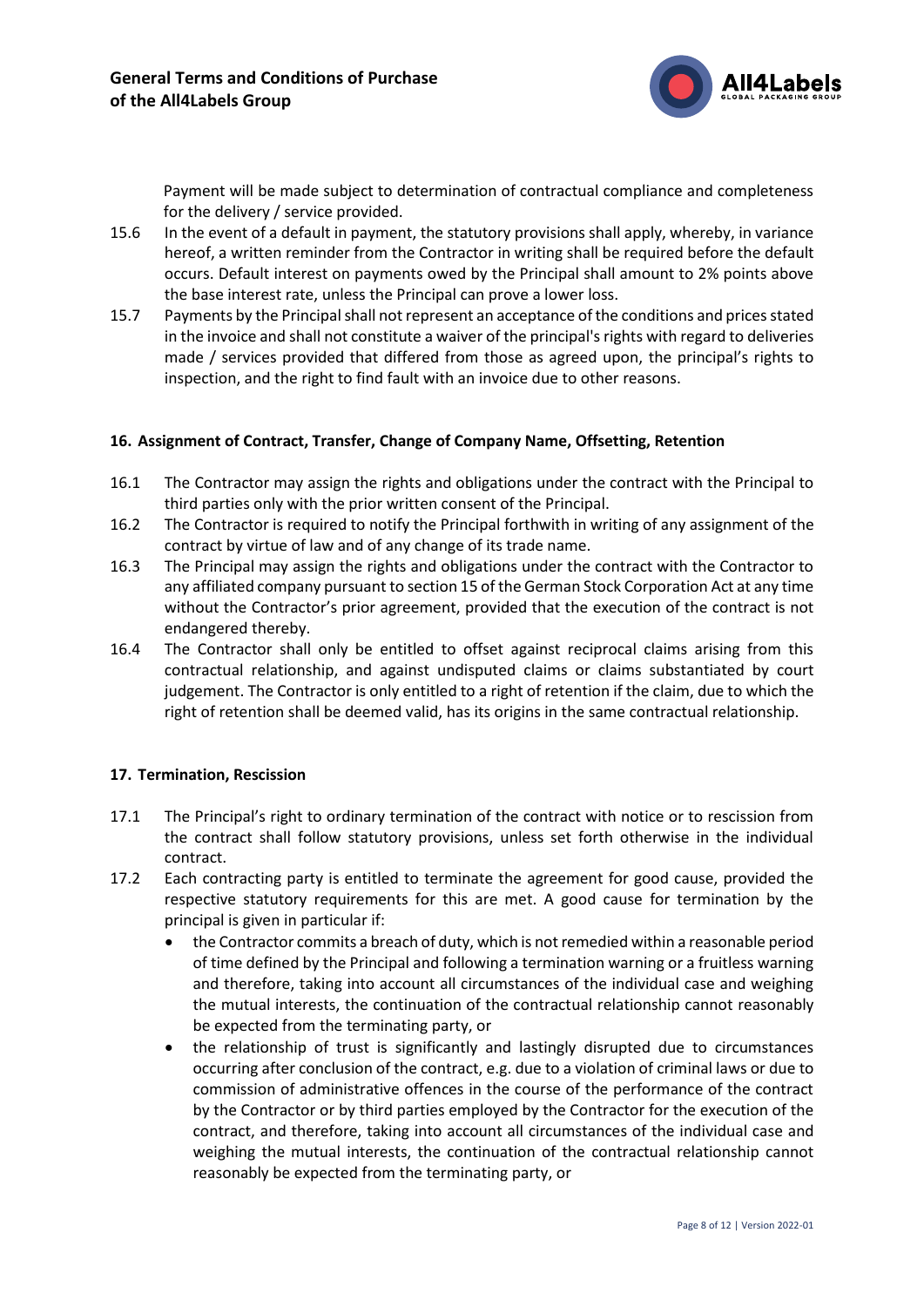

- a significant deterioration in the asset situation of the Contractor has taken place, which jeopardizes contract fulfillment, or
- the Contractor does not comply with his/her obligation to pay taxes or social security contributions, or
- there are other circumstances that make continuation of the contract with the Contractor unreasonable for the Principal.
- 17.3 In cases of termination for good cause as per No. 17.2, the services verifiably performed by the Contractor in line with the contract up to the time of the cancellation shall be remunerated upon submission of the relevant receipts. Payments already made by the Principal shall be offset against the payment or re-funded in cases of overpayment. The Principal's further statutory rights and claims, in particular with regard to damage compensation, shall remain unaffected.
- 17.4 If the Contractor has acquired from the Principal any documents, records, plans or drawings within the scope of the contractual collaboration or for the purposes of fulfilling the contract the Contractor must forthwith hand them over to the Principal in the event of termination of the contract by a party to the contract. These requirements apply likewise in the event of rescission.

## **18. Contractor's Removal Duty in the Event of Termination of Contract**

In the event of termination of the contract, the Contractor must, at its own expense and regardless of the grounds for termination, forthwith dismantle and remove any plant, tools and equipment used and / or stored on the Principal's premises. Any waste or debris produced by the Contractor's work must be promptly re-moved and disposed of appropriately by the Contractor at its own expense. If the Contractor does not fulfill its duties in this regard, the Principal may undertake the work itself or have it undertaken by a third party and charge the expenses incurred to the Contractor if the work has still not been completed after a reasonable period of time has elapsed. These requirements apply likewise in the event of rescission.

#### **19. Documents, Confidentiality, Rights of Use**

- 19.1 The Contractor must provide to the Principal the agreed quantity of any plans, calculations or other documents in order not to exceed the contractual deadline for execution**.**
- 19.2 The review and / or release of any Contractor's documents by the Principal shall not relieve the Contractor of any of its responsibilities for these documents under the contract.
- 19.3 Any models, samples, drawings, data, materials and other documents provided to the Contractor by the Principal (hereinafter "Principal Documentation") shall remain the property of the Principal and must be returned to the Principal forthwith upon its request at any point in time. The Contractor shall have no rights to retain any Principal Documentation. The Contractor must observe the proprietary rights of the Principal in and to all Principal Documentation.
- 19.4 The Contractor is obliged to keep confidential all technical, scientific, commercial and other information obtained either directly or indirectly within the scope of the contract, in particular the information given in Principal Documentation (hereinafter "Confidential Information"). The Contractor may not exploit Confidential Information for commercial purposes, make it the object of industrial property rights, pass it on or make it accessible to third parties in any way.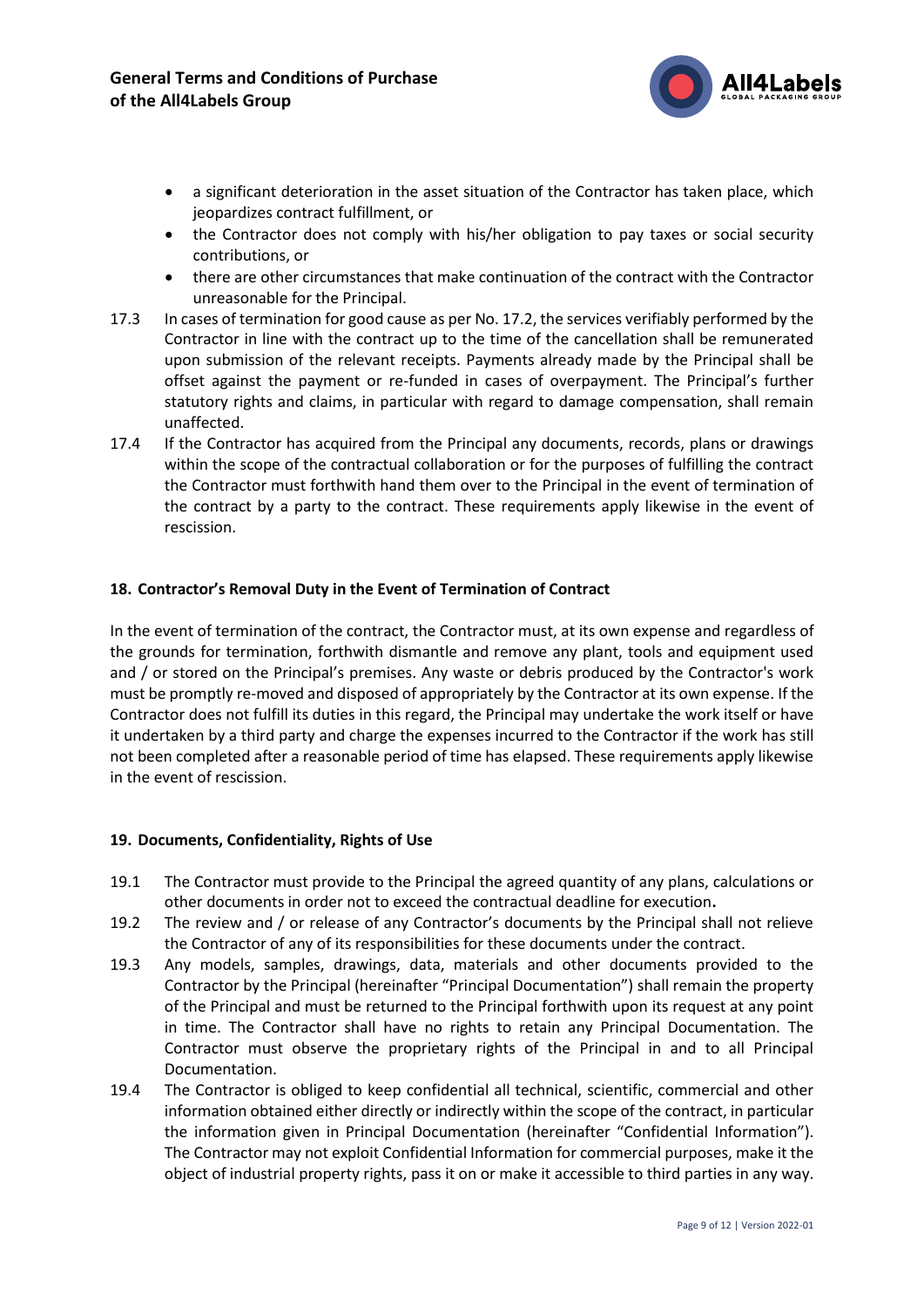

The Contractor is entitled to share Confidential information with subcontractors approved by the Principal if the subcontractor requires this information in order to fulfill the contract. Confidential Information may not be used for any purpose other than fulfilling the contract. The aforementioned confidentiality obligation shall continue to apply for a period of ten (10) years after the contract has ended.

- 19.5 This confidentiality requirement shall not include any information that the Contractor lawfully possessed prior to the Principal's disclosure of such information, or is lawfully known to the public, or has been lawfully obtained from a third party. Also excluded from this confidentiality requirement shall be information that is disclosed to persons subject to a legal obligation to confidentiality, whereas the Contractor shall not release such a per-son from its obligation to confidentiality. The burden of proof for such an exception lies with the Contractor.
- 19.6 The Contractor shall ensure that its employees and other vicarious agents deployed to fulfill the contract are obliged to confidentiality according to the above confidentiality provisions by means of appropriate contractual agreements, too. Upon request, the Contractor shall confirm compliance with these obligations to the Principal in writing.
- 19.7 The Contractor shall specifically undertake all required, appropriate precautions and measures to effectively protect the Confidential Information obtained at all times against loss or against unauthorized access. This includes in particular the creation and maintenance of appropriate, required access and entry precautions for facilities, repositories, IT systems, data storage devices and other information storage devices, especially those which contain Confidential Information. This also includes informing and instructing those people who are granted access to Confidential Information pursuant to this clause. The Contractor is re-quired to promptly notify the principal in writing in the event that Confidential Information is lost and / or accessed by unauthorized parties.
- 19.8 "Work Results" are all results of the Contractor's work that arise in connection with the order as well as the results of the work of third parties that have been brought in by the Contractor to perform the Contract with regard to the production of work results as well as all of the Contractor's copyright-protected items and services that may arise in the course of Contract performance, including, without limitation, all plans, drawings, graphics, calculations and other documents.
- 19.9 The Contractor shall grant the Principal the right, freely transferable and/or sublicensable to third parties, without any re-strictions as to area, content or time, to use the Work Results in all known media formats including electronic media, Internet and online media saved to all imaging, audio and data storage de-vices, for the contractually agreed purposes or purposes implied as per the Contract. The purposes implied as per the Contract include, in particular, the right to edit and process, to store in all media and to reproduce. The Contractor shall obtain any necessary granting of rights by third parties for this purpose. The Principal accepts the granting of the right.
- 19.10 Moreover, the Contractor shall grant the Principal an exclusive right to use the Work Results that the Contractor created specifically for the Principal or had third parties create for the Principal and shall obtain any necessary rights from third parties. The Principal accepts the granting of the right. Pre-existing rights of the Contractor or of third parties shall remain unaffected hereby.
- 19.11 Inalienable moral rights under copyright law are not affected by the provisions above.
- 19.12 The granting of the rights set out in Clauses 19.9 and 19.10 is covered by the agreed remuneration.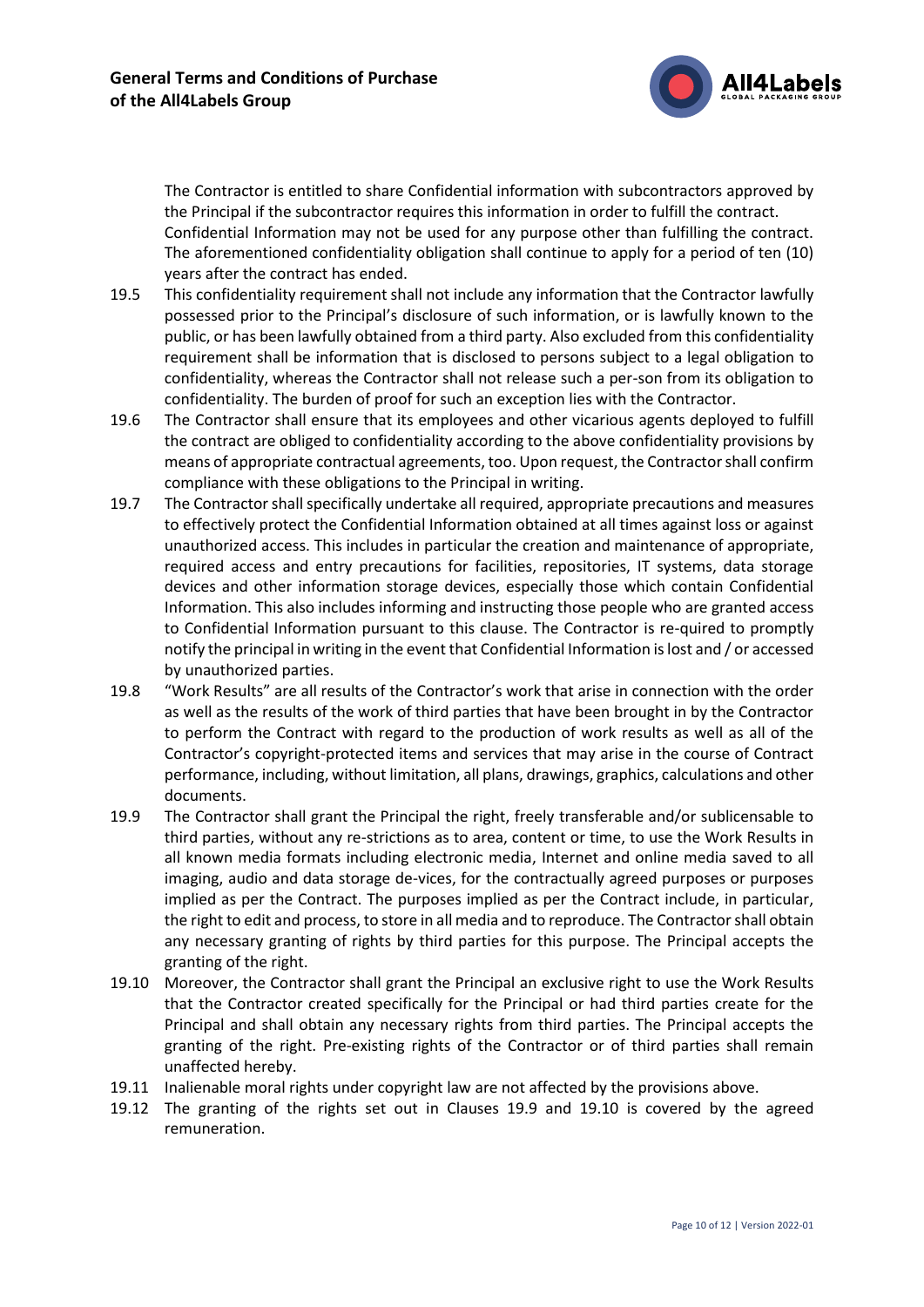

### **20. Data-Protection**

- 20.1 In case the Contractor, in the course of the performance of the respective contract, receives from the principal or otherwise obtains personal data related to employees of Principal (hereinafter referred to as "Personal Data") the following provisions shall apply.
- 20.2 If processing of Personal Data disclosed in the aforementioned manner is not carried out on behalf of the Principal, Contractor shall only be entitled to process Personal Data for the performance of the respective contract. Contractor shall not, except as permitted by applicable laws, process Personal Data otherwise, in particular disclose Personal Data to third parties and/or analyze such data for its own purposes and/or form a profile.
- 20.3 If and to the extent permitted by applicable laws, Contractor is entitled to further process the Personal Data, in particular to transmit Personal Data to its affiliated companies for the purpose of performing the respective contract. Contractor shall ensure that Personal Data is only accessible by its employees, if and to the extent such employees require access for the performance of the respective contract (need-to-know-principle). Contractor shall structure its internal organization in a way that ensures compliance with the requirements of data protection laws. In particular, Contractor shall take technical and organizational measures to ensure a level of security appropriate to the risk of misuse and loss of Personal Data.
- 20.4 Contractor will not acquire ownership of or other proprietary rights to the Personal Data and is obliged, according to applicable laws, to rectify, erase and/or restrict the processing of the Personal Data. Any right of retention of Contractor with regards to Personal Data shall be excluded.
- 20.5 In addition to its statutory obligations, Contractor shall inform Principal in case of a Personal Data breach, in particular in case of loss, without undue delay, however not later than 24 hours after having become aware of it. Upon termination or expiration of the respective contract Contractor shall, according to applicable laws, erase the Personal Data including any and all copies thereof.

#### **21. Compliance**

- 21.1 The Principal has high standards of compliance as set out in its Code of Conduct (https://all4labels.com/responsibility/compliance/).
- 21.2 The Contractor confirms and agrees that it shall:
	- (i) implement measures to comply with the applicable laws or regulations in particular relating to bribery and corruption and the Principals Code of Conduct
	- (ii) disclose to the Principal immediately any event which may be deemed to be a breach and immediately remedy the same.

#### **22. Publicity, Severability Clause, Applicable Law, Place of Jurisdiction**

- 22.1 The Contractor may only refer to or publicly disclose otherwise its business relationship with the Principal with the prior written consent of the Principal, or where this is unavoidable in order to fulfill the contract.
- 22.2 The invalidity or unenforceability of any provision or part of a provision of the contract shall not affect the validity of the entire contract.